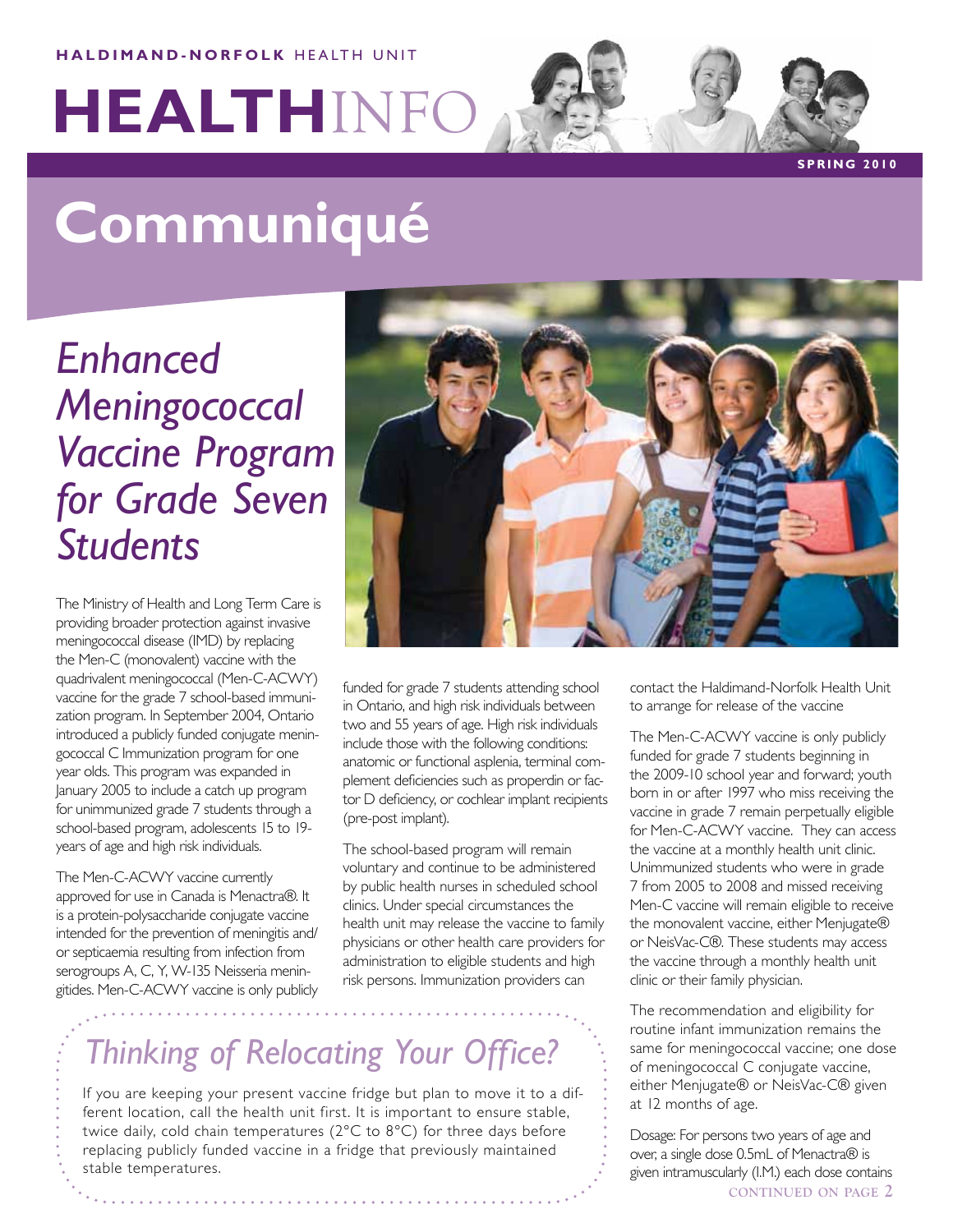#### **continued from page 1**

meningococcal A, C, Y, and W-135 polysacharides conjugated to diphtheria toxoid protein carrier.

#### **Who should not receive the Men-C-ACWY (Menactra®) vaccine?**

- Persons who have known anaphylactic reaction to the following components of the vaccine: diphtheria toxoid. Latex (NOTE: Latex may be used in the rubber stopper of vials. Pre-filled syringes do not contain latex).
- Persons with a previous allergic or other serious reaction to a meningococcal – containing vaccine.
- Persons with a history of Guillain-Barre Syndrome (GBS).
- Adults who have been vaccinated within the last six months with another Neisseria meningitides polysaccharide vaccine (refer to specific minimum intervals for re-immunization in product monograph for children six years of age or younger).
- Persons who have been vaccinated within the last month with another Neisseria meningitides conjugated vaccine.
- Children less than two years of age

Persons on high dose corticosteroids or immunosuppressive agents, or who have ummunosuppressive illness should delay vaccination until condition/treatment has resolved wherever possible (please refer to the Canadian Immunization Guide, 2006 for more information on immunization of immunocompromised persons).

Persons who are pregnant or breastfeeding should consult with their health care provider.

#### Sources:

Ministry of Health and Long-Term Care, Enhanced Meningococcal Vaccine Program For Grade 7 Students; Questions and Answers for Health Units, June 2009, Questions and Answers for Health Care Providers, June 2009.

Ministry of Health and Long-Term Care, Infectious Diseases Branch, Reporting Adverse Events Following Immunization: Grade 7 Quadrivalent Meningococcal Conjugate Vaccine Program, June 2009.

# **High Risk Meningococcal Immunization Program**

Routine immunization with meningococcal vaccine is recommended for certain groups at increased risk of meningococcal disease.

#### **Eligibility Criteria for Conjugate Vaccine**

All persons between the ages of two to fifty-five years who have one or more of the following medical conditions are eligible to receive quadrivalent, Men-C-ACWY, conjugate, Menactra®, vaccine:

- Those with functional or anatomic asplenia (this and other indicated vaccines should be given at least 10 to 14 days before splenectomy).
- Those with complement, properdin or factor D deficiency.
- Those who are cochlear implant recipients (pre/post implant).

*NOTE: High risk children between two and ten years of age should also receive a dose of Men-C vaccine, if not previously vaccinated. An interval of one month between Men-C and Men-C-ACWY vaccines is recommended.*

#### **Eligibility Criteria for Polysaccharide Vaccine**

All persons older than fifty-five years, who have one or more of the following medical conditions, are eligible to receive Men-P-ACWY (Menomune®) vaccine:

- Those with functional or anatomic asplenia.
- Those with complement, properdin or factor D deficiency.
- Those who are cochlear implant recipients (pre/post implant).

Health care providers wishing to order vaccine for high risk patients should contact the Haldimand-Norfolk Health Unit. The following information is required:

- Recipients initials.
- Date of birth.
- Sex.
- Eligible medical condition.
- Vaccine requested.

Source: Ministry of Health and Long-Term Care, High Risk Meningococcal Immunization Program Vaccine Order Form, March 18, 2009.

Sanofi Pasteur, Product Leaflet, Menactra®, Sept. 2007.

## *Thinking of Buying a New Fridge?*

Call the health unit first. Before transferring vaccine to a new fridge you must ensure that the temperatures are stable at the cold chain level of 2°C to 8°C for one week of twice daily recorded temperatures.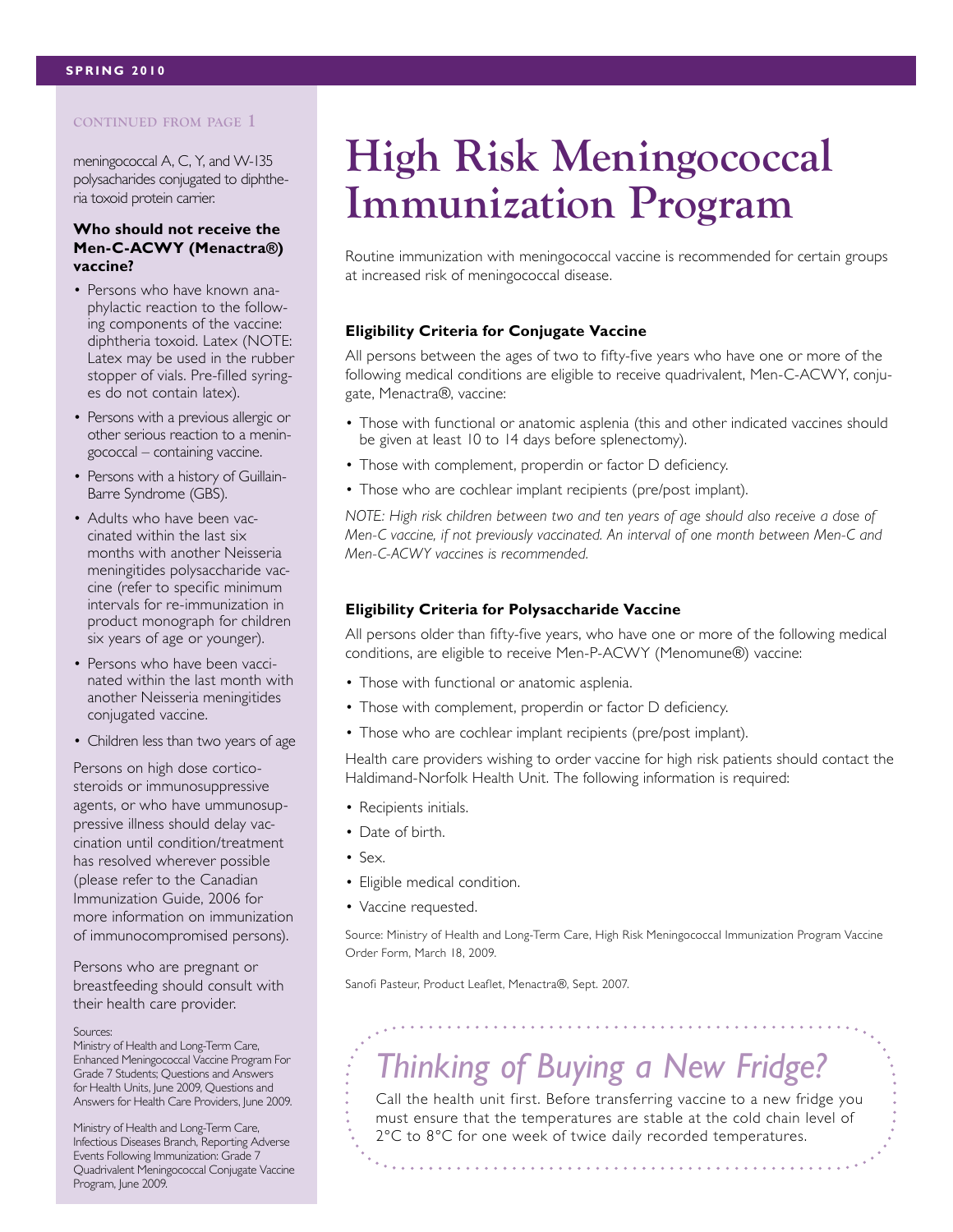### *Approach to Vaccination of Individuals with Splenic Disorders*

Occasionally Vaccine Preventable Disease staff receives calls from physicians' offices with specific case questions. The answers to these questions may be of interest to others who find themselves facing the same situation. Below is an example.

**Example: what vaccines should be given to a fifty five year old individual with a splenic disorder: (post-splenectomy)?**

Asplenia or hyposplenism may be congenital, surgical or functional. The following conditions can lead to functional hyposplenism:

- Sickle cell anaemia.
- Thalassemia major.
- Essential thrombocytopenia.
- Celiac disease.
- Inflammatory bowel disease.

There are no contraindications to the use of any vaccine for patients known

to be functionally or anatomically hyposplenic.

Hyposplenic individuals are highly susceptible to Streptococcus pneumoniae, Haemophilus influenza type b (Hib), and Neisseria meningitides. Therefore, they should receive Pneumococcal vaccine, Hib conjugate vaccine and Meningococcal vaccine, as per the recommended schedules outlined in the Canadian Immunization Guide.

They should also receive all routine immunizations and yearly influenza vaccination. When elective surgery is planned all the necessary vaccines should be given at least ten to fourteen days presplenectomy. In the case of emergency splenectomy, vaccines should be given two weeks post-splenectomy.

If the patient is discharged earlier and there is concern that he or she may not return, vaccination should be given before discharge.

In the example case above the patient

should receive the following:

- One dose Pneumo® 23 (Pneumococcal Polysaccharide Vaccine); 0.5 mL I.M. with a booster dose in five years.
- One dose Act-HIB® Haemophilus b Conjugate Vaccine (Tetanus Protein – Conjugate); 0.5 mL I.M.
- One dose Menactra®, Meningococcal A, C, Y, W-135 Quadrivalent Vaccine; 0.5 mL I.M.

The deltoid muscle is the site of choice for the preceding vaccines. They may all be administered at the same time but in a separate site (at least 2.5 cm apart) using a separate needle.

Sources: The Canadian Immunization Guide, Seventh Edition, 2006. Sanofi Pasteur Limited; Pneumo®23 vaccine product monograph, July 18, 2008. Sanofi Pasteur Limited; Act-HIB® product information sheet, July 2006. Sanofi Pasteur Limited; Menactra® product monograph, Aug. 2006.

### **Overview of H1N1 in Ontario as of Dec. 18, 2009**

#### **Wave One** – *April 2009*

The arrival of H1N1 in Ontario. Wave one peaked in June. Within that time period there were 25 deaths and 388 hospitalizations.

#### **Wave Two** –

From June to peak in November there were 93 deaths and 1375 hospitalizations.

During the period of waves one and two there were a total of 118 deaths reported as a result of H1N1. During the same time period there were a total of 1763 people hospitalized with H1N1.

As of Dec. 18, 2009 there were still 163 people in the hospital.

As of Dec. 17, 2009, 20 confirmed H1N1 cases were in ICU's (11 of those on mechanical ventilators).

#### **Plus:**

- One out of five people hospitalized with H1N1 ended up in intensive care and/or on ventilators.
- 50% of those hospitalized with H1N1 have been 24-years-old or younger.
- Approximately 37% of the population has received H1N1 vaccine.

Source: Dr. Arlene King, Chief Medical Officer of Health, H1N1 media update, December 18, 2009

#### **Haldimand-Norfolk H1N1 Stats**

• As of Dec. 4, 2009 there were 26 lab-confirmed cases in Haldimand-Norfolk (Labs stopped testing for

H1N1 Dec. 4, 2009).

- 13 females, 13 males.
- Female age range from six years to 77 years.
- Male age range from four months to 70 years.
- No deaths from H1N1 were reported in Haldimand and Norfolk.
- As of Feb. 11, 2010 the uptake of H1N1 vaccine in Haldimand-Norfolk is approximately the same as the Provincial level of 37%.

Source: Stats-Communicable Disease Team, Haldimand-Norfolk Health Unit. Stats-Vaccine Preventable Disease Team, Haldimand-Norfolk Health Unit.